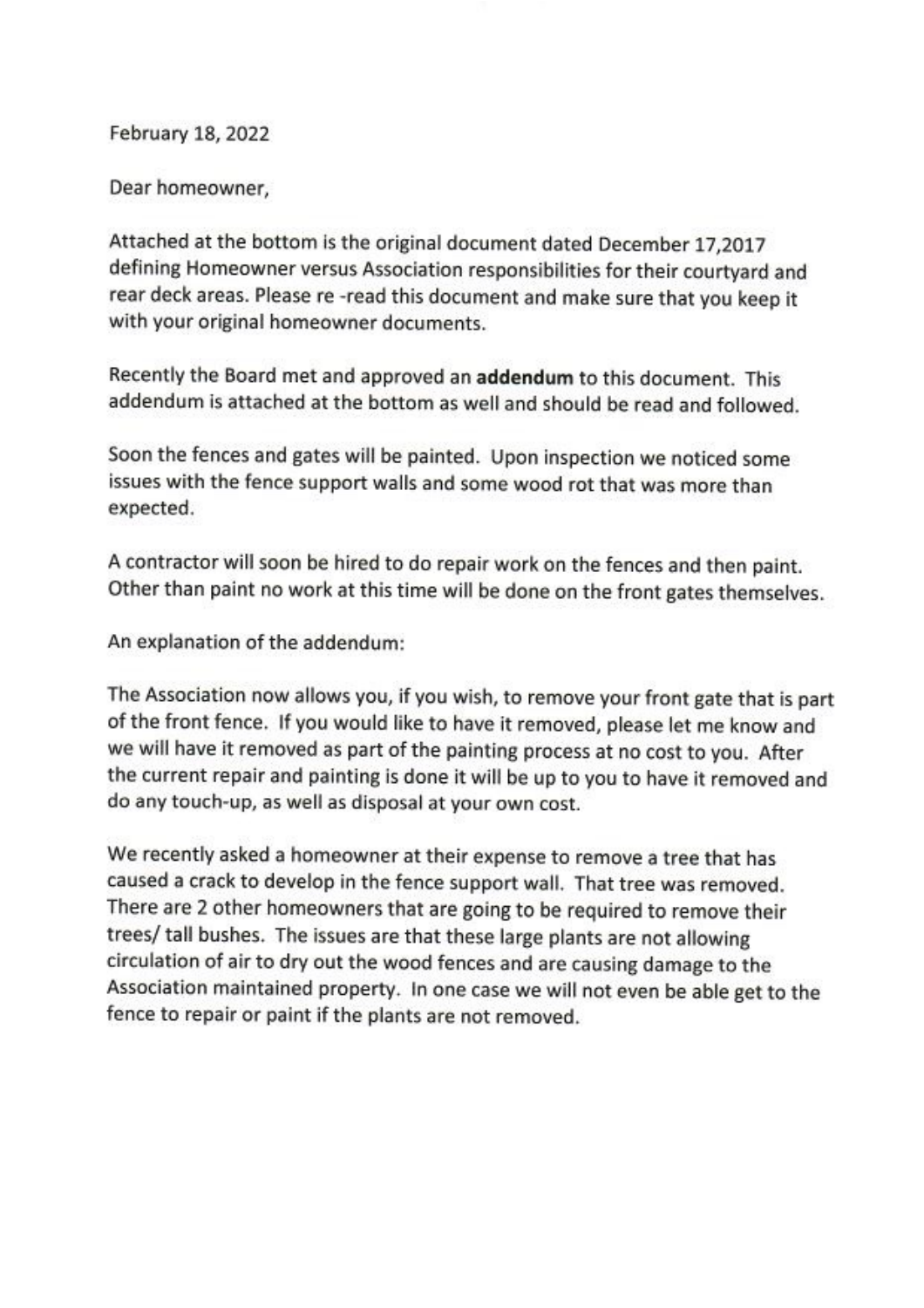The expense will be born by each homeowner. The association will be happy to facilitate the removal with IMC's help. (Approximate cost to remove plants in each courtyard should be under \$500)

In the future the Association will be monitoring the interior landscaping to ensure proper maintenance of the fence and shed areas of each courtyard.

## Again, please read the attached original document and the new addendum.

All of this is being done to better protect association assets, to reduce future expenditures and with all the new landscaping in the front to help maintain a unified look to all our homes.

Anyone with question can always call me. (301-448-9115)

Hope this finds you all well

esident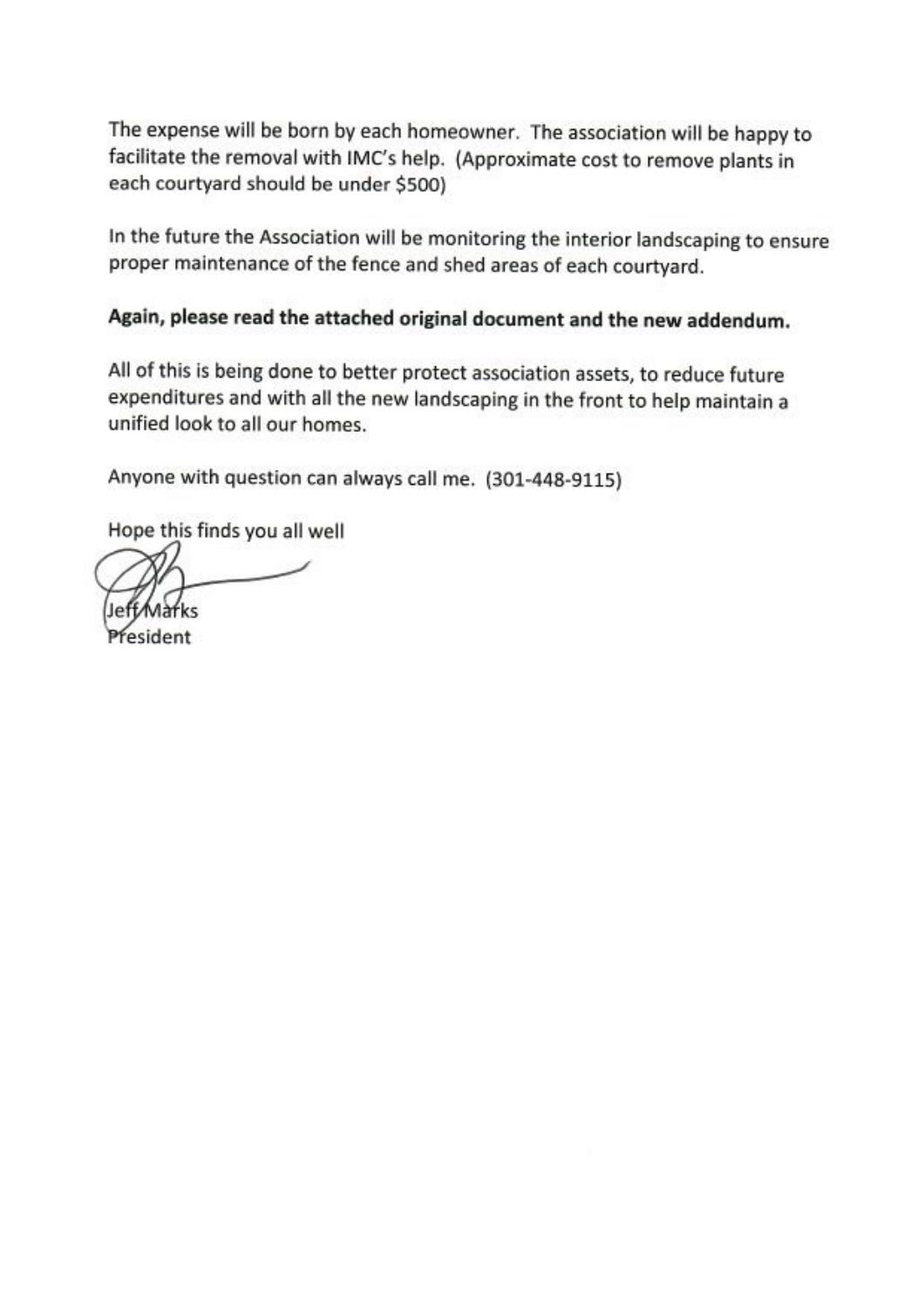December 17, 2017

Dear Lagoon 1 Homeowner:

Your Board has done some research into the Master Deed of our Association. There has been some confusion as to what is the responsibility of the owner of a unit and that of the association.

After consulting with an attorney on two separate occasions over the last 2 years we have come to the following conclusion, which is supported by the Master deed, and we are now setting a clear and defined policy for those responsibilities.

YOU as a homeowner are responsible for the Repair, Replacement & Liability for the areas described in the Master Deed as LIMITED COMMON ELEMENTS. This includes two distinct areas.

1. Your front courtyard including everything between the fenced area and your home. (Front courtyard, your interior gate to the shed area, your deck, & your interior landscaping)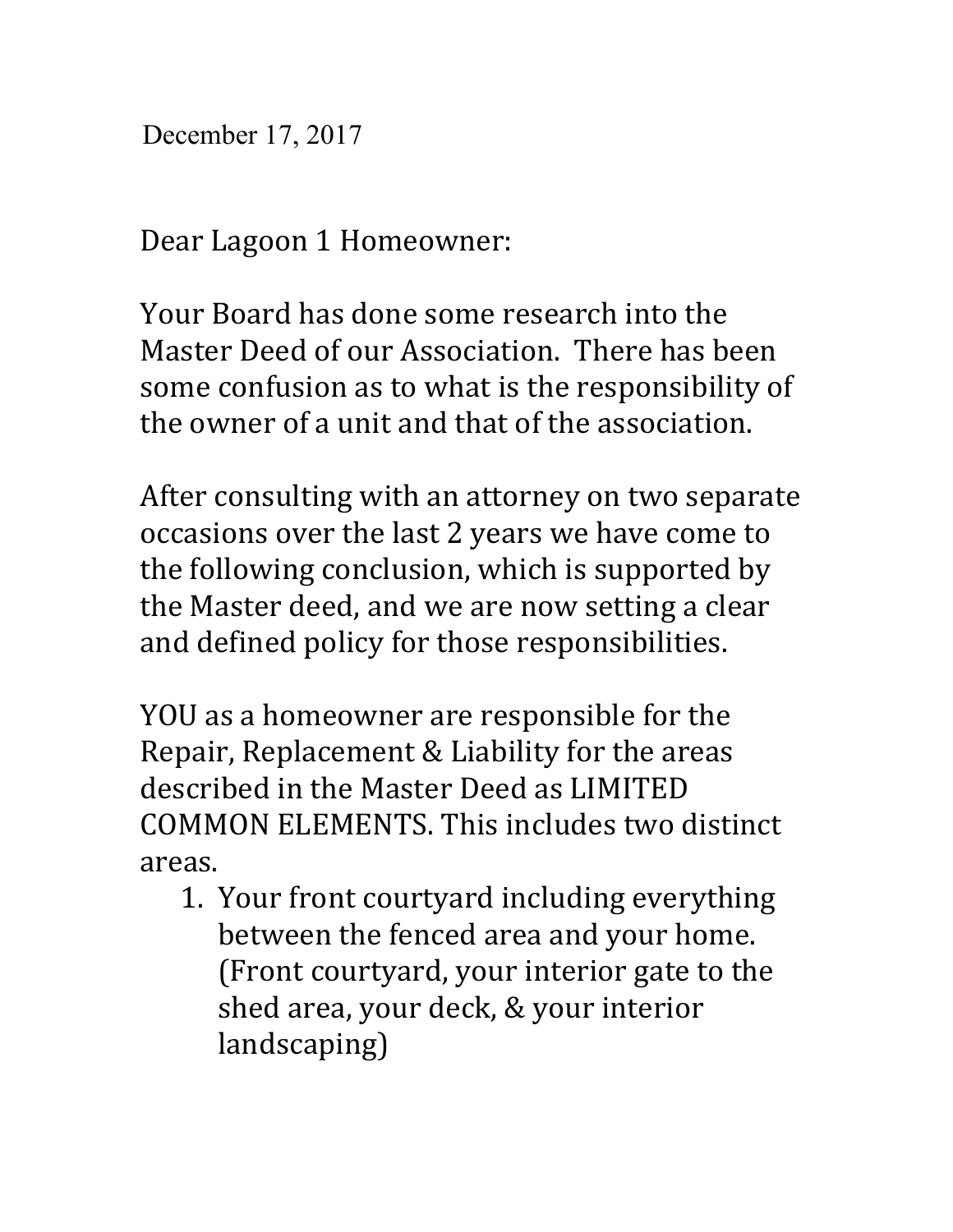2. Your rear deck and stairs in their entirety even if it has been built outside of the Limited Common Elements (Whether by accident or with permission).

Your association will maintain the full exterior of the shed (excluding the doors) the front fence, the main entrance gate and the steps up to the main gate. As we have done in the past we will maintain, replace and paint these areas. (*We will also if requested or Deemed Necessary trim your courtyard landscaping free of charge if done at a time when our landscaper is onsite doing association shrub trimming)*

As we have always done, on a weekly basis we will continue to blow off all of the front and back courtyards and decks.

In addition, after a recent inspection of the property it was discovered that several of the rear decks appear to be in need of some rehabilitation. Please assess all of your Limited Common Elements and determine if they are in need of repairs. Please take any actions you deem necessary to protect your investment and the safety of your family, guests and renters.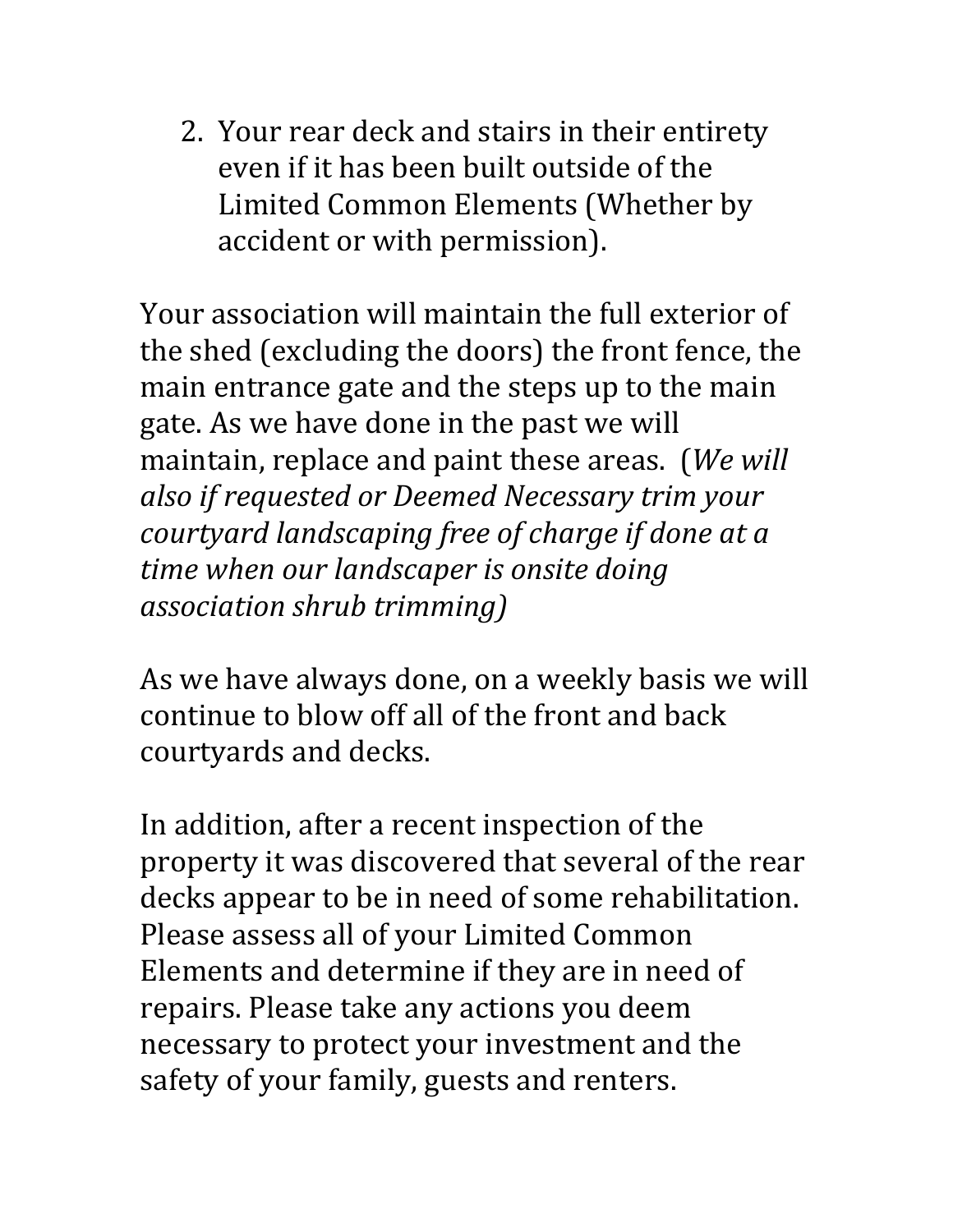We hope this is clear. If you have any additional questions please feel free to contact G. W. Services.

Thank you,

Jeff Marks President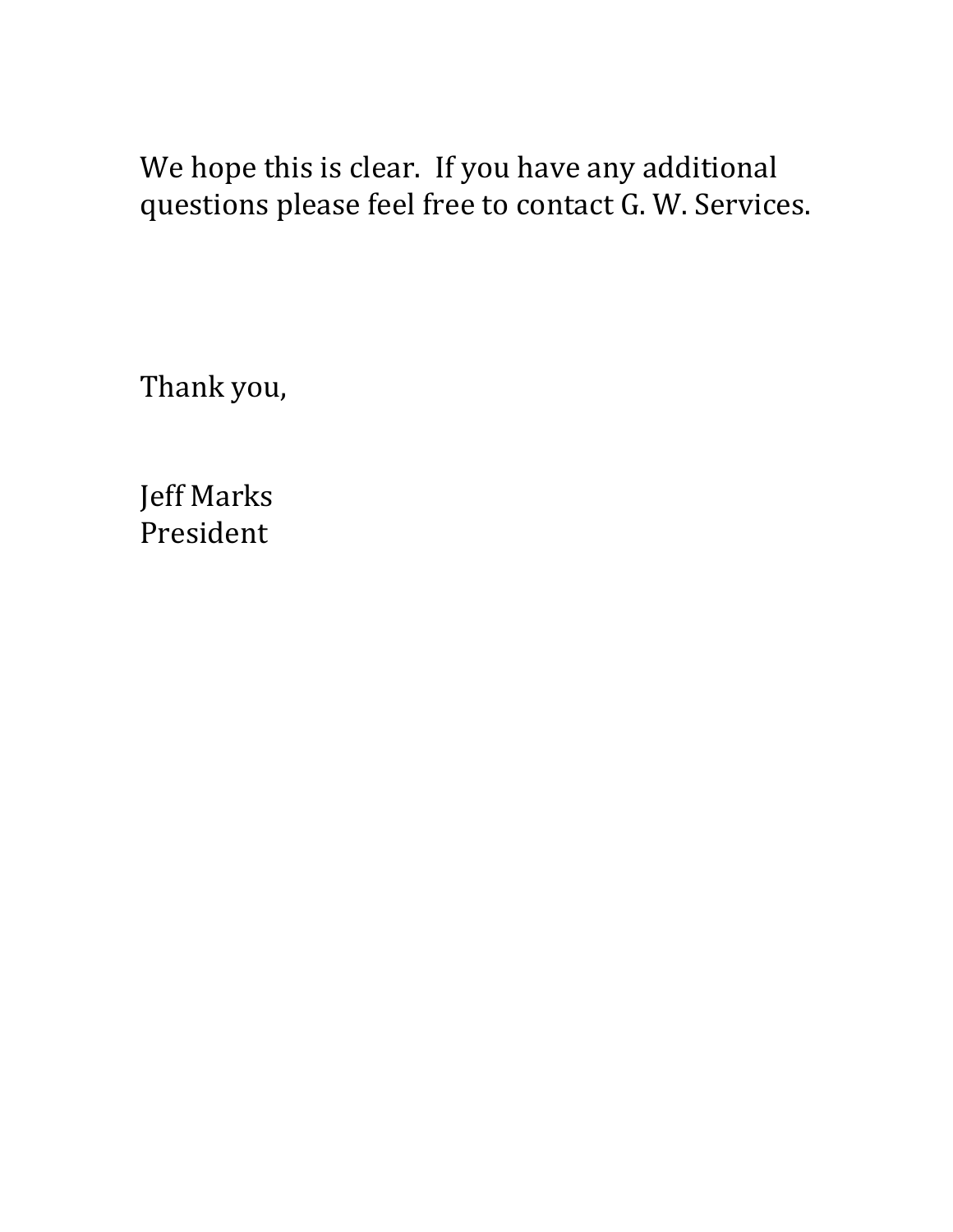## Addendum to Document dated Dec. 17th 2017 Lagoon 1 Homeowner:

In addition to the responsibility's set forth in the original document (12/17/17) your Board has approved the following:

The association will now allow any Homeowner at their discretion to remove the outer gate at the Front Fence. If such action is taken, the homeowner and any subsequent owner would be financially responsible for the replacement of such gate. The replacement gate must both match materials and design of other existing gates at the time of replacement and will require Board approval.

The interior and homeowner-maintained fencing and gate shall remain in place and operable. All garbage and recycling containers shall be placed behind that gate and remain out of sight.

The Board has become aware that the interior landscaping of the Courtyards is of concern when it